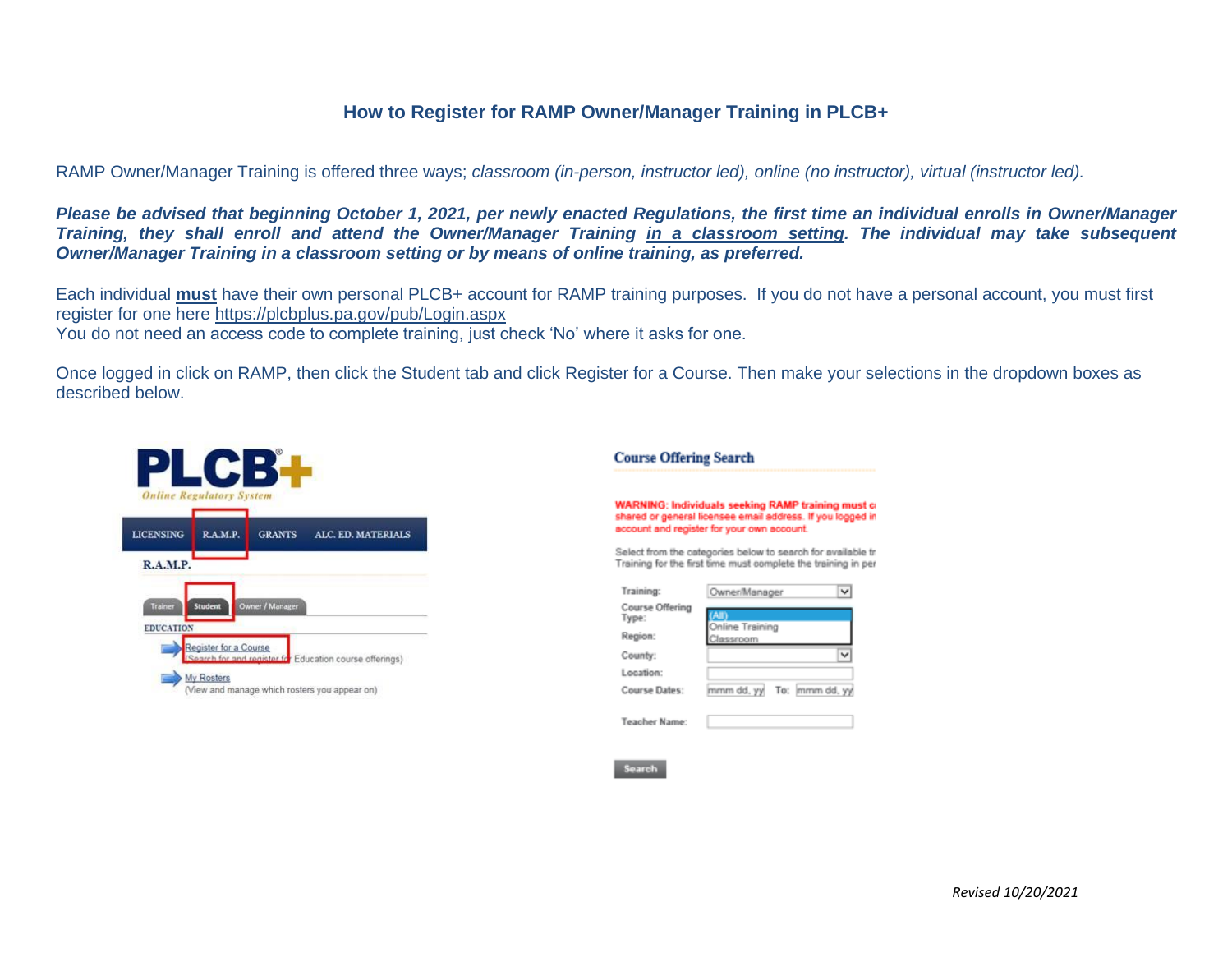**1. Classroom (in-person, instructor led)** *–* In-person training dates are available at locations throughout Pennsylvania. These trainings are conducted by RAMP staff.

Make these selections in the Course Offering Search box:

Training - choose 'Owner/Manager'

Course Offering Type - choose 'Classroom'

Region – you may choose a region of the State or leave blank

County – you may choose a specific County or leave blank

Course Dates – you may enter a date range of your choice or leave blank for full list

**2. Online (no instructor)** – Complete at your own pace in PLCB+. **\***You must have completed RAMP Owner/Manager Training at least once previously to be eligible for the online training.

Make these selections in the Course Offering Search box: Training -choose 'Owner/Manager' Course Offering Type - choose 'Online' *and leave the other fields blank.*

Once the course appears click 'Register' and confirm your registration and begin the training. If you do not complete the entire course at once, you may log out and resume later.

**3. Virtual (instructor led)** – This virtual training blends the best of online and classroom training. You have the ability to ask questions and get information from the instructor and your colleagues. You must use a device that has a camera and microphone. \*You must have completed RAMP Owner/Manager Training at least once previously to be eligible for the virtual training. You must contact the RAMP office to register for the virtual training at 866-275-8237or by email at ra-Ibramp@pa.gov.

Before calling RAMP to register, you may want to search for available virtual training dates by making these selections in the Course Offering Search box:

Training -choose 'Owner/Manager' Course Offering Type - choose 'Classroom' Location – type 'Virtual' Course Dates – you may enter a date range of your choice or leave blank for full list